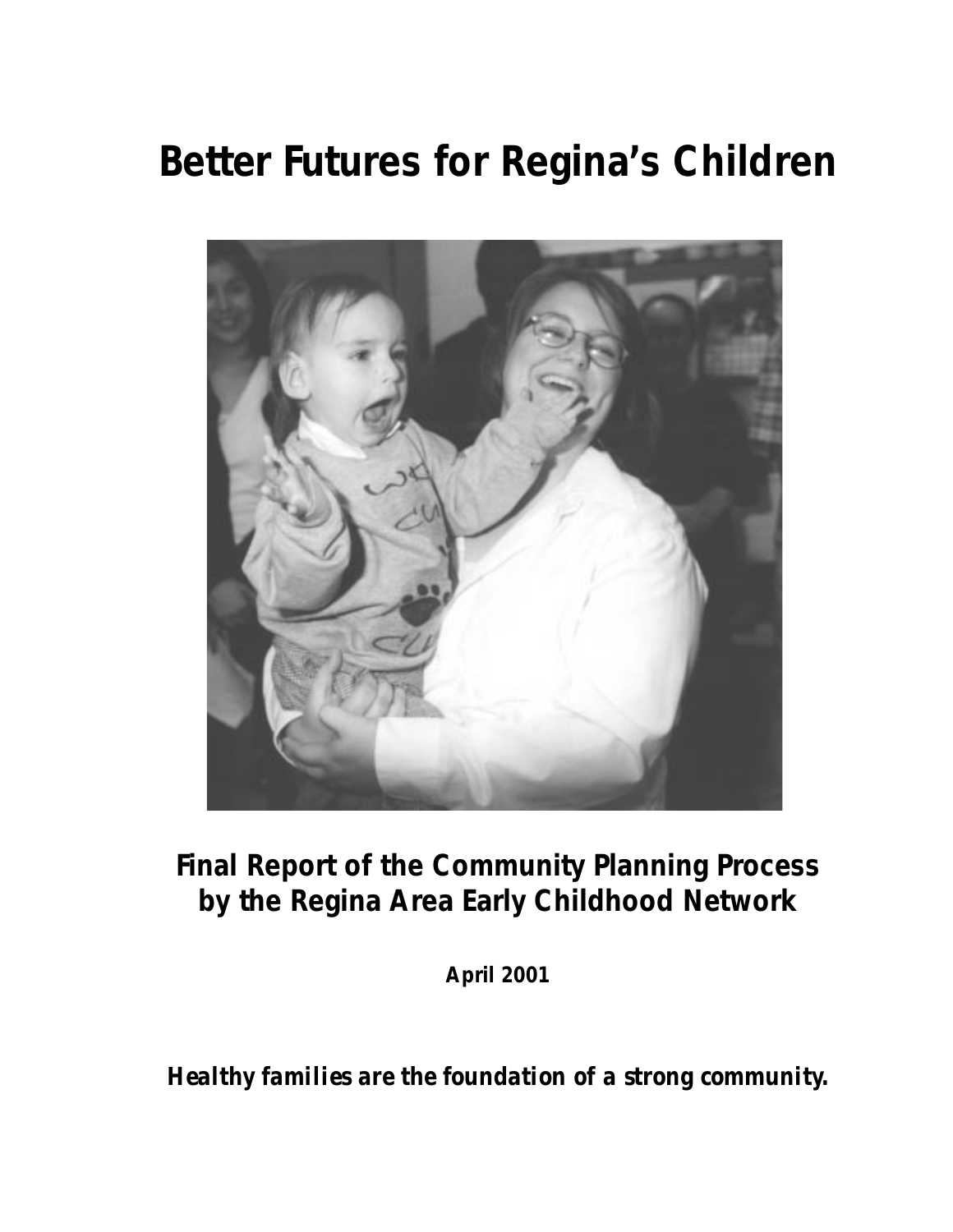# **Acknowledgements**

#### **Regina and Area Early Childhood Network**

Co-Chairs: David Sax 525-0521 Donna Benesh 787-4889

#### **Membership**

Aboriginal Family Service Centre Al Ritchie Health Action Centre, RHD Balfour Tutorial Program Buffalo Plains School Division no.21 Catholic Family Services Catholic School Board Child and Youth Services, RHD Circle Project Core Community Group Early Learning Centre Early Childhood Intervention Program (ECIP) Families First Family Services Regina Four Directions Health Centre, RHD Health Canada Healthiest Babies, RHD Indian & Metis Christian Fellowship Morningstar Ministries Neonatal Intensive Care Unit, RHD Parent Mentoring Program Peyakowak Committee Prenatal Education & Support, YMCA Public Health Services, RHD Rainbow Youth Centre Regina Public School Board Regina Treaty/Status Indian Services Sacred Heart R. C. Church Saskatchewan Health Saskatchewan Social Services Saskatchewan Education SCEP Centre Scott Collegiate Infant Care SWADD, RHD United Way of Regina Women and Child Health, RHD

#### **Financial Support and Supply/Service Donations**

United Way of Regina Child Day Care Branch, Department of Social Services Regina Public School Board Regina Regional Intersectoral Committee (RIC) Health Canada Minerva Communications Street Culture Kidz Grand and Toy Coca Cola **Cover Photo:** Regina Leader-Post

### **Better Futures for Regina's Children Working Group**

Chair Vic Huard, United Way Catherine Arthur-MacDonald, Regina Public School Board Sue Bennett, ECIP Patricia Clark, SCEP Centre Adele Crocker, Health Canada Fiona Eustace, RIC Heidi Fisher-Phillips, Women and Child Health, RHD Bob Larsen, Families First Anne Luke, ELC Debra MacDonald, ECIP Mary Ann McGrath, ELC Carol Olson, Child Day Care Branch Karen Rowan, United Way Marion Sagansky, ECIP

#### **ICA Facilitator** Erwin Allerdings

#### **Small Group Facilitators**

Catherine Arthur-MacDonald Donna Benesh Sue Bennett Carla Bolen Adele Crocker Fiona Eustace Heidi Fisher-Phillips Vic Huard Brigette Krieg Monica Lysack Debra MacDonald Mary Ann McGrath Noella McKay Carol Olson Pamela Roberts Karen Rowan Lesley Surtees

#### **Better Futures Action Committee (BFAC)**

Chair - Vic Huard, United Way Patricia Clark, SCEP Centre Marilyn Fazakas, Kitchener School Crystal Forsythe, parent Leila Francis, Core Community Group Brigette Krieg, Child and Youth Services, RHD Bob Larsen, Families First Carol Marz, RHD Mary Ann McGrath, Early Learning Centre Peter Melissen, parent Carol Olson, Child Day Care Branch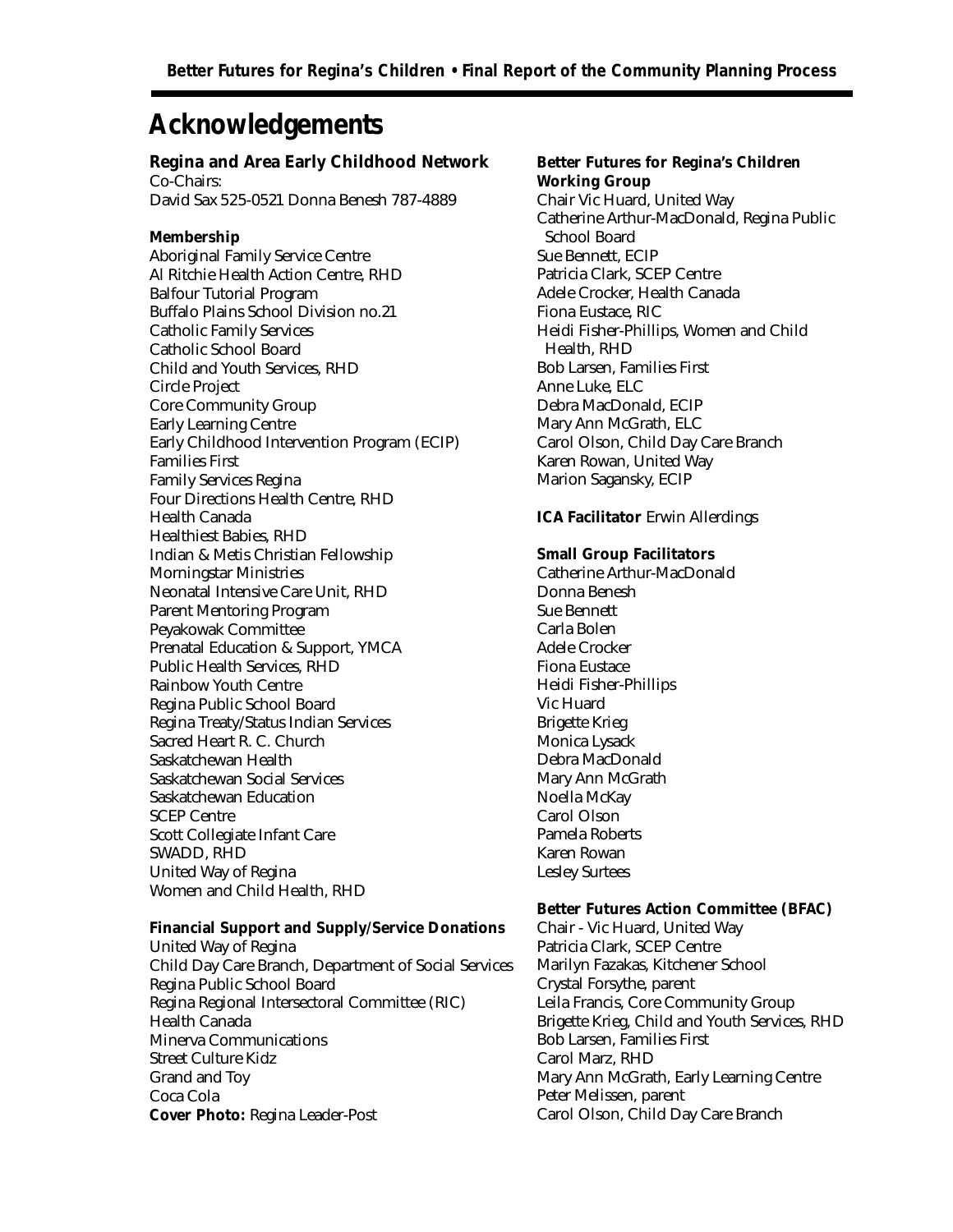

### **How we got started**

Concern for the health and wellbeing of our children is one of the hallmarks of a caring society. In recent years, more attention has been paid to the importance of the earliest years of childhood (from birth through to age six) and the need to find more effective ways to nurture young children and support their families during this critical period. Failure to effectively address a child's developmental needs may decrease that child's opportunities to live a healthy and productive life, which can be very costly for society.

In January 2000, a broad range of community stakeholders began meeting together on a regular basis. This group has become the Regina Area Early Childhood Network (see Acknowledgements for a list of membership in The Network). The Network identified the need for Regina, as a community, to develop a shared vision of how to more effectively address the needs of young children and their families. The Better Futures for Regina's Children Working Group was formed to accomplish this task. The Working Group coordinated a facilitated three - (3) stage planning process called Better Futures for Regina's Children.

## **What we have done so far**

A wide range of people participated in Better Futures. Parents, community-based representatives, educators, health professionals, and representatives from the aboriginal community and all levels of government gathered together around the question: "How do we build a better future for Regina's children?" The goal of this planning process was to create a communityowned vision for young children and their families and to take the first steps towards making this vision a reality.

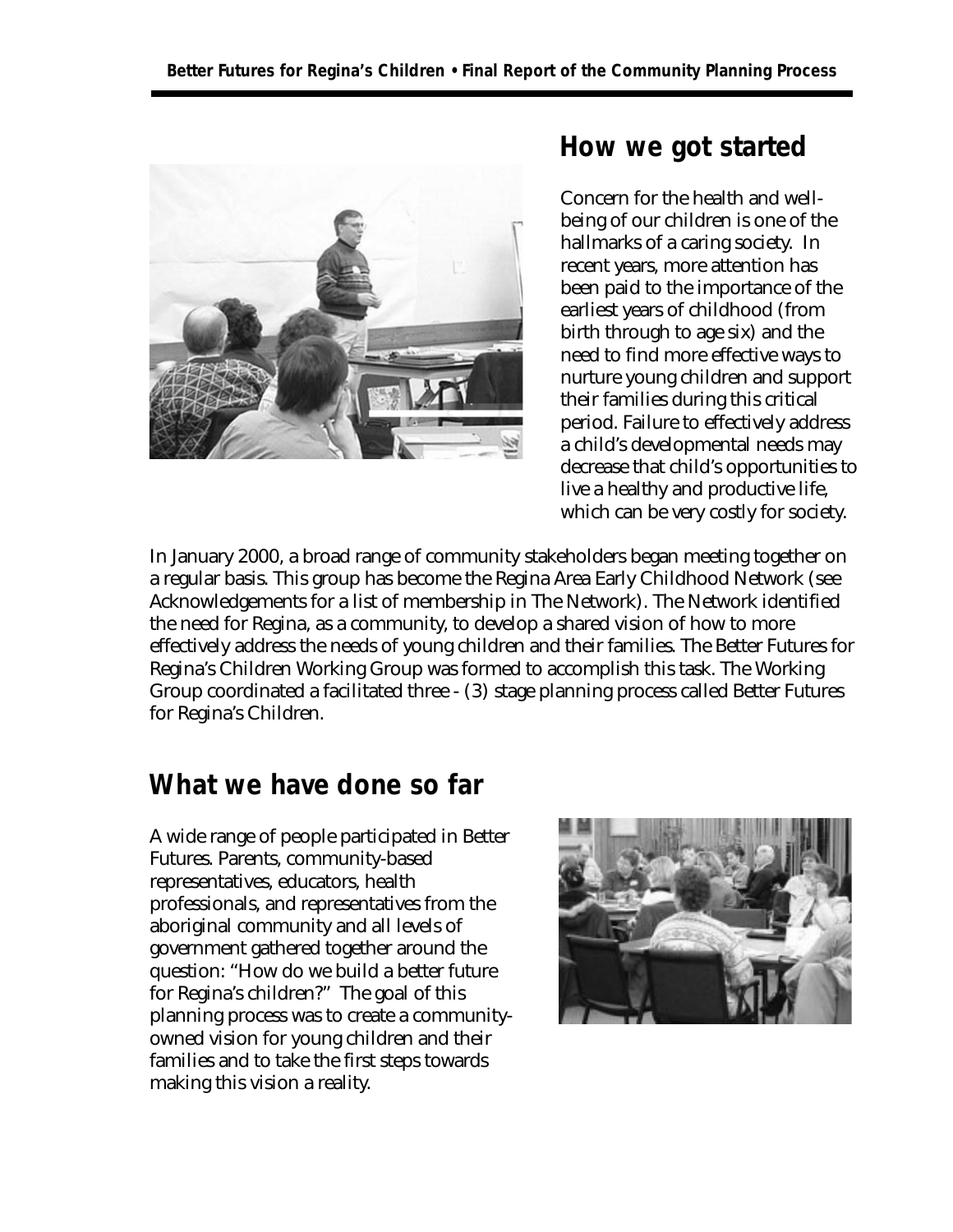To ensure the success of our planning process, the Strategic Planning Cycle developed by the Institute for Cultural Affairs (ICA) was used (see Appendix 1). Erwin Allerdings, an ICA trained facilitator, was contracted to prepare and facilitate our planning. As well, a group of 17 individuals were trained to act as small group facilitators during the planning days.



On September 22, 2000 over 100 participants came together to create a shared vision and to identify the guiding principles which will guide our work. Later, on November 22, participants identified the underlying obstacles that prevent us from realizing our vision and identified the strategic directions in which we need to move to realize our vision. The final stage of this process took place on December 14, when participants worked together to identify possible actions to achieve our strategic directions.

## **What we created**

A significant amount of work was accomplished during the three days of Better Futures for Regina's Children. This work provides a broad framework within which our community can move forward to more effectively address the needs of young children and their families. As well, it represents the views of a wide range of individuals and groups, particularly parents of young children. What follows is a summary of this work.

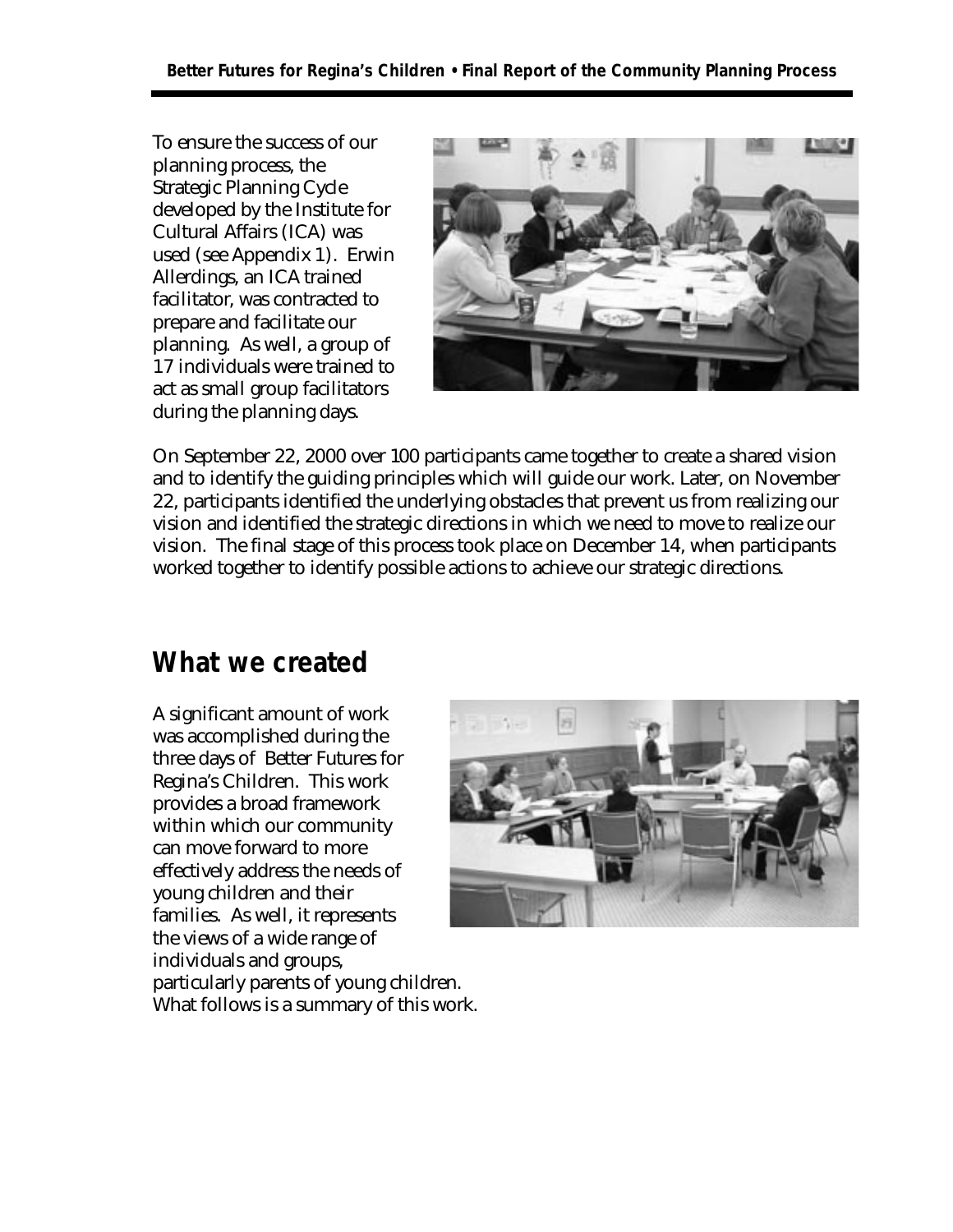# **Our Vision**

**Healthy Families are the foundation of a strong community.**

In 2005 we want to see:

- that families have an adequate social and economic base resulting in the ability to meet their family's needs;
- healthy children supported by healthy families. This will be demonstrated by playful children and joyful families within a vibrant community; and,
- a continuum of universal, accessible support services, from prevention through to intervention, developed with the participation of the community.

A number of guiding principles were developed to support the vision statement and to define how the community should work together.

# **Guiding Principles**



We believe in the inherent dignity of children and families.

All children have the right to resources and assistance necessary to reach their full potential.

Parents are the child's first and most important teachers, caregivers and advocates.

All members of the community have a shared responsibility for the well-being of children.

We hold an abiding respect for diverse cultures, heritages and abilities.

We will work together in a spirit of cooperation,

honesty and goodwill respecting the inherent skills, abilities, values and contributions of everyone.

We believe in, and recognize, an individual's power to make choices.

We believe in developing, enhancing and supporting high quality services that meet the needs of children and families in our community throughout the life span.

Once our vision and guiding principles were developed, the group began to address some of the obstacles which we would need to overcome in order to make the vision a reality. With these obstacles in mind, a number of strategic Goals and Directions were defined.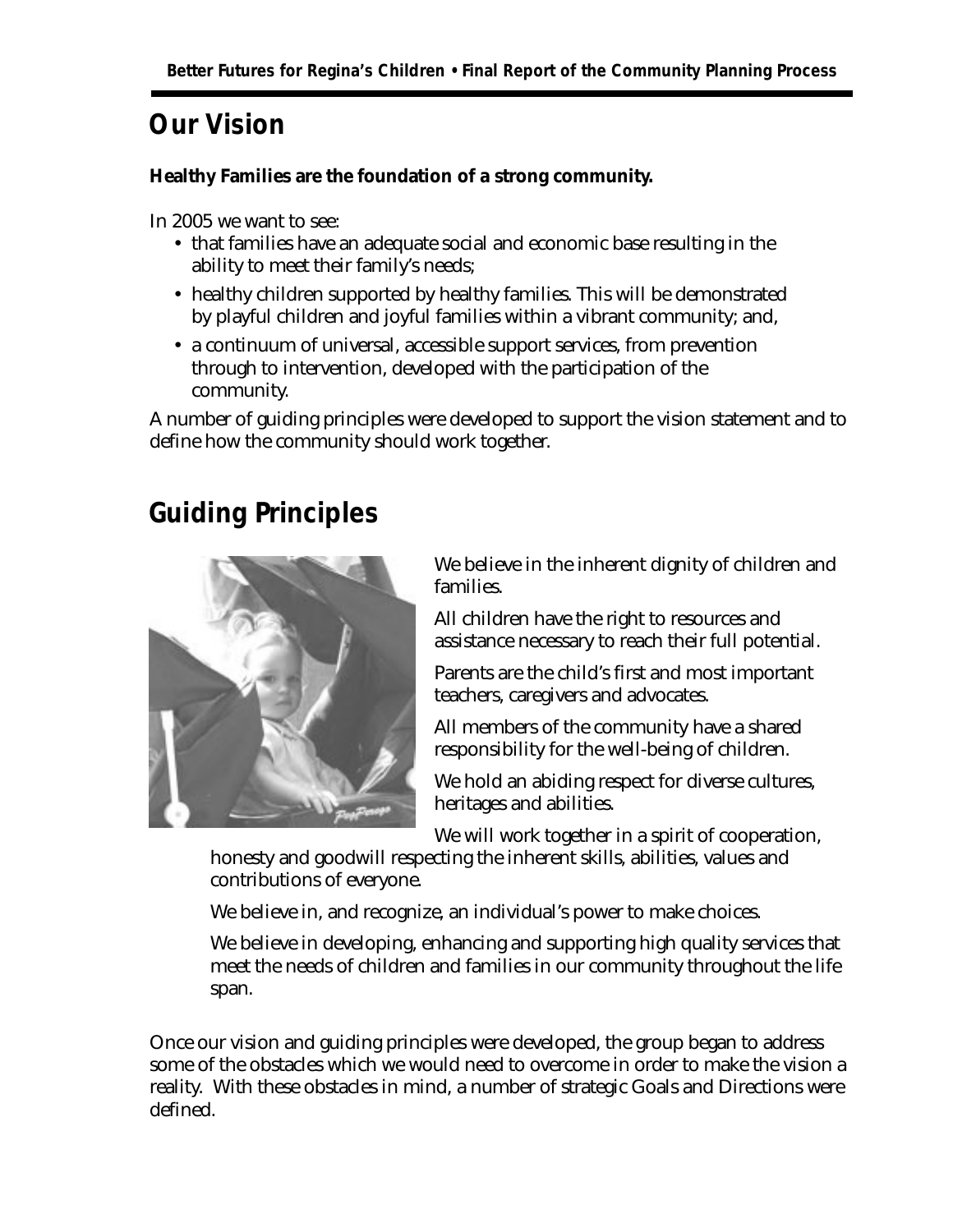# **Strategic Goals and Directions**

**To utilize community input and involvement in designing and developing the delivery of human services, in order to:**

#### **Strategic Goal #1**

**Ensure that an informed community will play an integral role in the development and implementation of child-focused public policies and sustainable services by:**

- developing a broad early childhood public information strategy;
- improving public policy to ensure that standards for meeting basic needs are raised for all children and their families; and
- allocating long term resources through inclusive decision making.



#### **Strategic Goal #2**

### **Create and maintain awareness of, and easy access to information and services by:**

- creating opportunities to network with and support families in their own community;
- create new ways to access information; and
- develop a central referral point.

#### **Strategic Goal #3**

### **Enhance and support quality neighbourhood-based services for children and families by:**

- supporting workers and designing services so that they are respectful, flexible and holistic;
- establishing and funding holistic family-centred neighbourhood services; and
- providing and funding learning opportunities for both parents and service providers.

On the final day of the process, participants worked to begin translating these strategic directions into a work plan. Although a complete work plan was not developed, many useful ideas for concrete action were generated. A complete outline of these actions can be found in Appendix 2.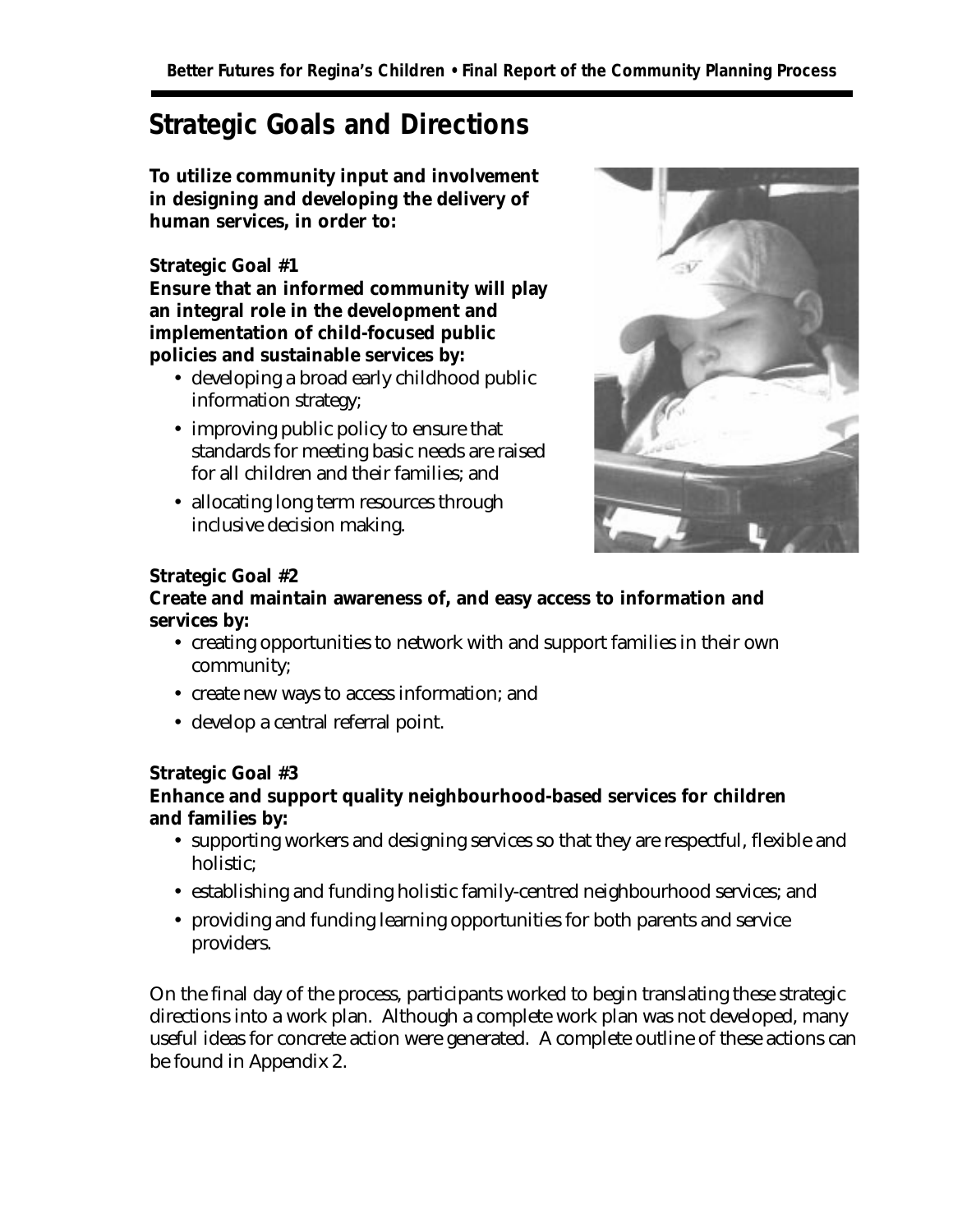# **What happens next?**

Following the final phase of the planning process members of the Network met to review the outcomes of the Better Futures for Regina's Children process and took steps to ensure the momentum generated by this event was not lost. The Network endorsed the work of Better Futures for Regina's Children and built upon this initiative by:

- Presenting the outcomes of Better Futures for Regina's Children to the Regional Intersectoral Committee;
- Presenting these outcomes to the Early Childhood Development Unit; and,
- Striking the Better Futures Action Committee to coordinate follow-up actions.

The Better Futures Action Committee will ensure that the work begun during the planning process continues and the energy, enthusiasm and insights of all participants is respected. In the short term, the Committee has defined three major tasks:

- Develop a report(s) and find appropriate methods of communicating this information to participants, policy makers and the wider community;
- Implement a plan to obtain further input and representation from parents and aboriginal people, and,
- Submit a proposal(s) to secure funding for a staff person to coordinate community- based actions.

# **How can I get involved?**

Our planning process was built upon the belief that all members of our community have the right to be involved in creating a better future for our children. We would like to hear from you. Please contact the United Way of Regina at 757-5671 if you want more information or want to get involved.

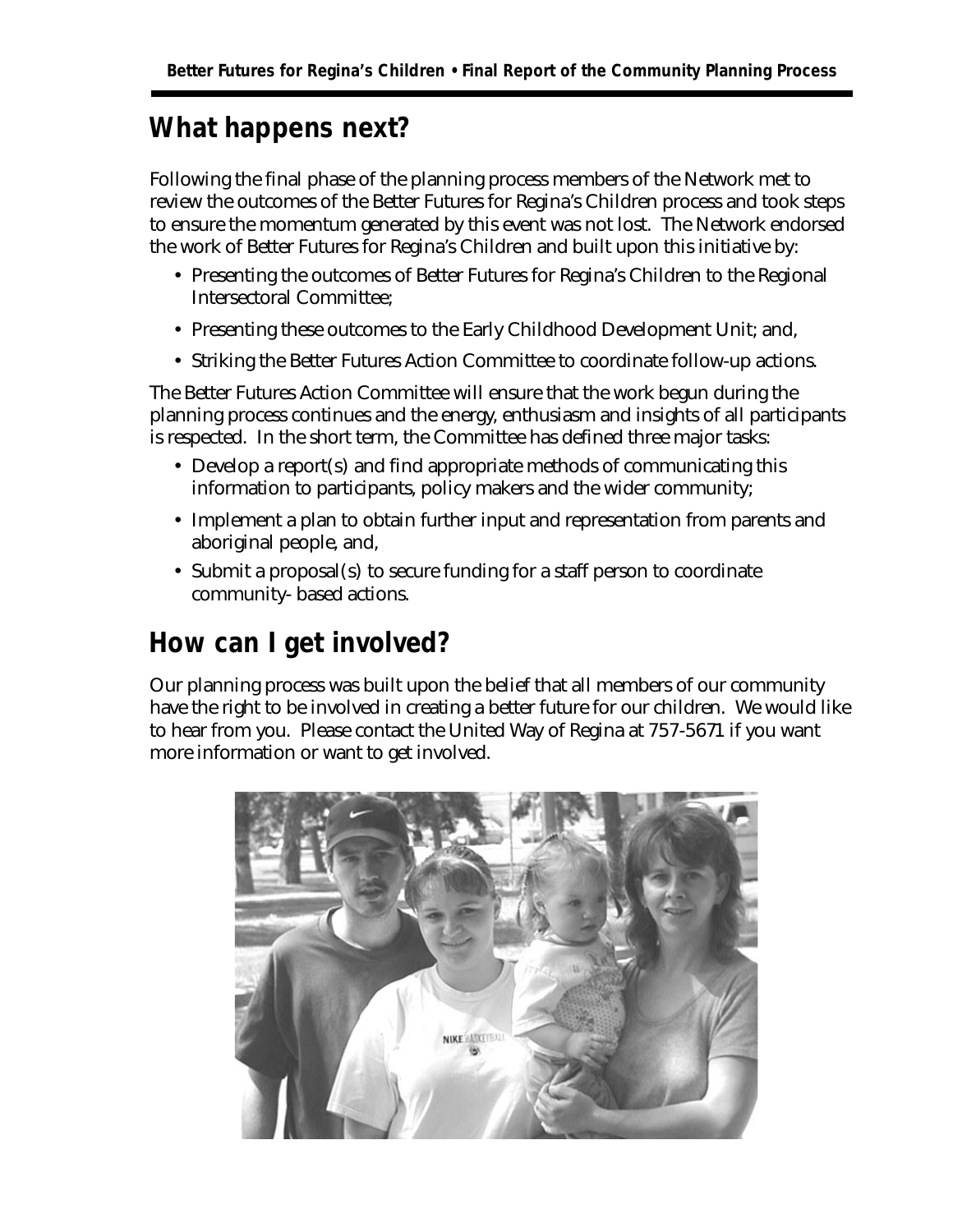# **Appendix 1**

# **Strategic Planning Cycle**

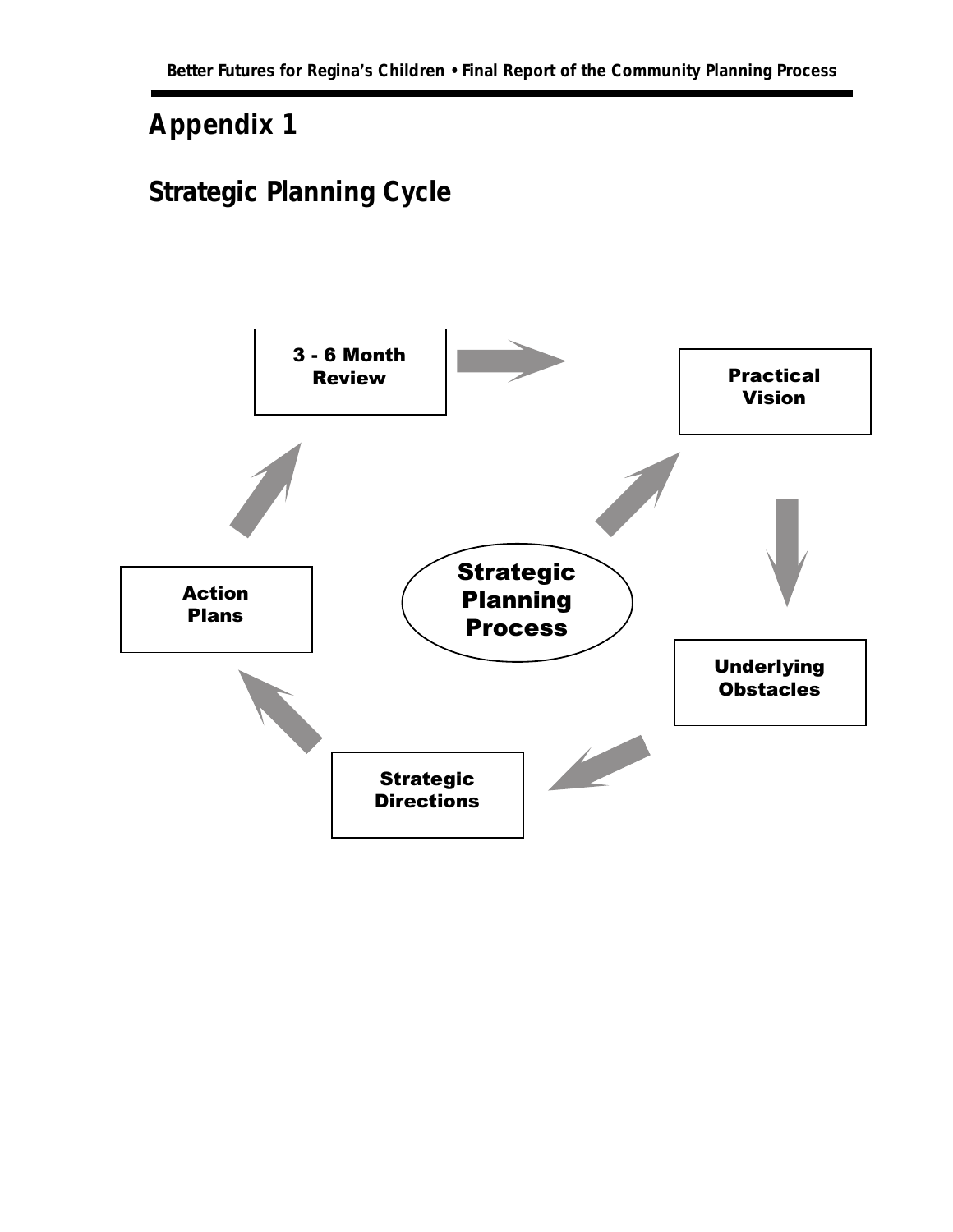# **Appendix 2**

# **Measurable Accomplishments 2000**

Focus Question (from Stage 3 of the planning process): What are the measurable accomplishments that Regina should have in the next year to deal with the underlying obstacles and realize its vision for the healthy development of Regina's young children?

### **Overall Theme:**

### **Utilizing community input and involvement in designing and developing the delivery of human services.**

#### **STRATEGIC GOAL #1**

Ensuring that an informed community will play an integral role in the development and implementation of child focused public policies and sustainable services.

#### **Directions**:

- Developing a broad early childhood public information strategy;
- Improving public policy to ensure that standards for meeting basis needs are raised for all children and their families; and,
- Allocating long-term resources through inclusive decision making.

#### **STRATEGIC GOAL #2**

Creating and maintaining awareness of, and easy access to, information and services.

#### **Directions**:

- Creating opportunities to network with and support families in their own community;
- Creating new ways to access information; and,
- Developing a central referral point.

#### **STRATEGIC GOAL #3**

Enhancing and supporting quality neighbourhood-based services for children and families.

#### **Directions**:

- Supporting workers and designing services so that they are respectful, flexible and wholistic;
- Establishing and funding wholistic family-centred neighbourhood services; and,
- Providing and funding learning opportunities for both parents and service providers.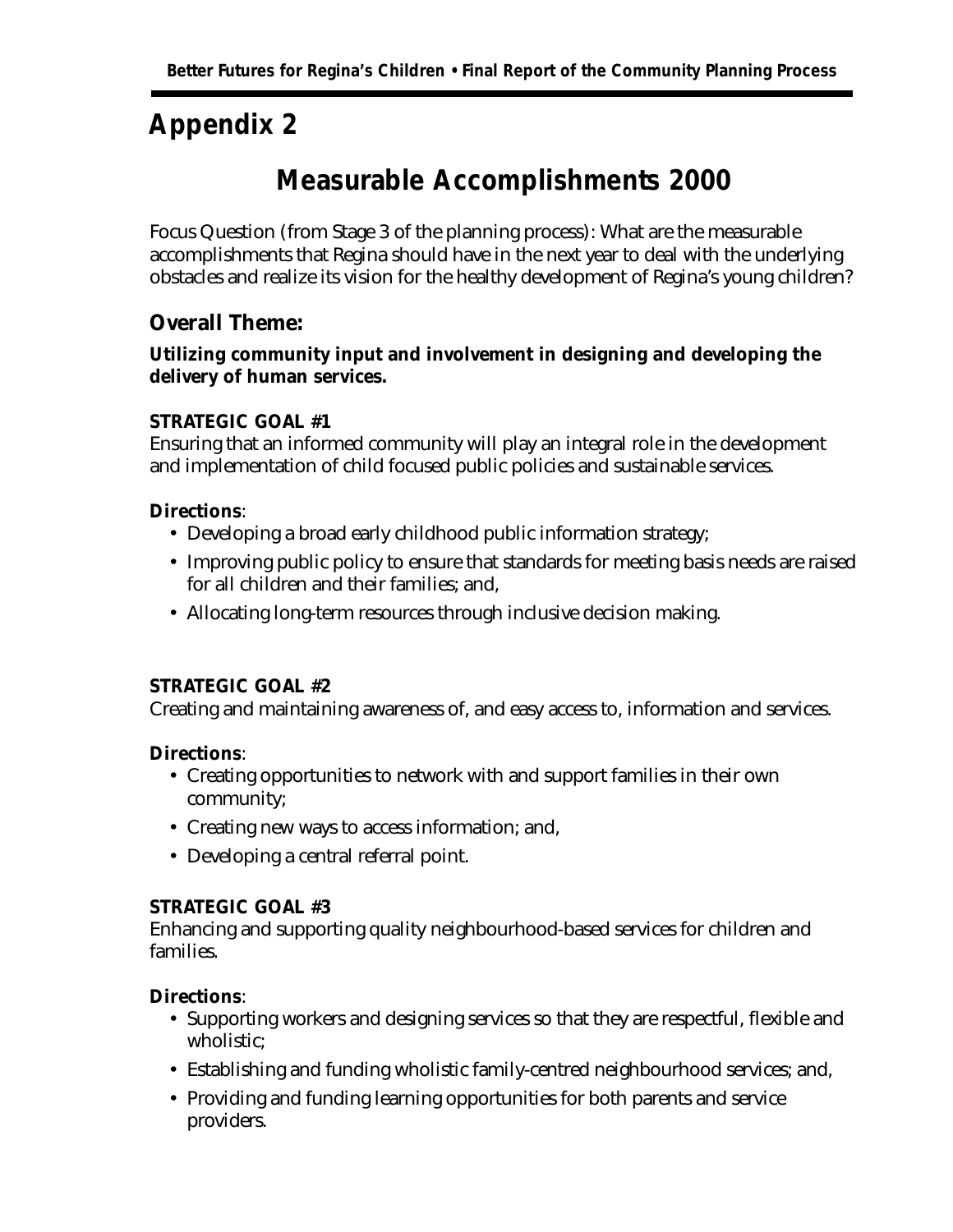### **Timeline of Specific Actions and Strategic Objectives**

The following represents a summary of suggestions – an "idea bank" – intended to identify "Measurable Accomplishments" for the Strategic Goals and Directions. These are not intended to represent "hard and fast" plans that must be achived. They do, however, indicate clearly indicate the kind of initiatives the community participants chose as important.

### **A. Overall Theme:**

### **Utilizing community input and involvement in designing, developing and delivery of human services.**

### **i) Measurable Accomplishment:**

Use existing community structures to begin dialogue and discussions on access and barriers to access of services for early childhood development (1 year).

Possible Actions and Timelines:

January 2001 - Expansion of existing network awareness

February 2001 - Identify citizens who are concerned with early childhood development

April 2001 - Disseminate promotional information and ensure funders are aware

Fall 2001 - Neighbourhood-based community forums: Context; Leadership; Accessibility

Winter 2001 Evaluate Dialogue with X communities regarding Barriers

#### **ii) Measurable Accomplishment:**

Create a review tool to reduce organizational barriers to access to early childhood services (1 year **or** 6 months from Community Forums).

Possible Actions and Timelines:

July - September 2001 - working groups to organize the information from Forums October- December 2001 - Feedback to Community Forum participants

- checking for accuracy, gaps;
- "friendly" tool?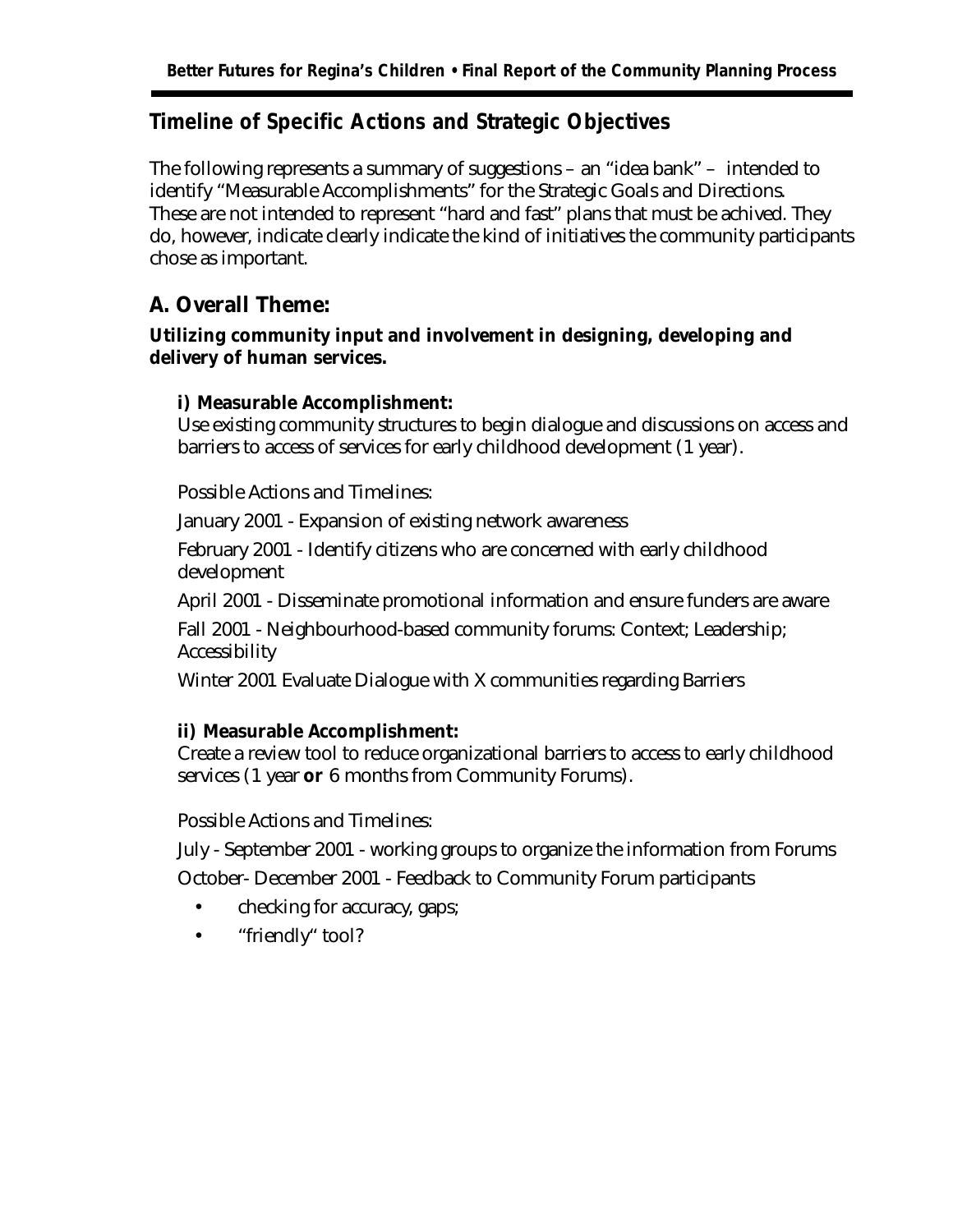#### **Better Futures for Regina's Children • Final Report of the Community Planning Process**

#### **iii) Measurable Accomplishment:**

Co-ordinate Transportation – includes 6 agencies to plan, resource, implement two (2) "Twoonie Taxis" – 6 months (before the Community Forums) Evaluate "Twoonie Taxi" Program – 12 months after start-up (Jul-02)

Possible Actions and Timelines: January - March – Review SGI Volunteer Driver program July - September – *Use "Twoonie Taxis" to Deliver Participants to Community Forums*

### **B. Strategic Goal #1**

**Ensuring that an informed community will play an integral role in the development and implementation of child focused public policies and sustainable services.**

**B1. Strategic Direction: Allocating Long-Term Resources Through Inclusive Decision Making**

#### **i) Measurable Accomplishment:**

Plan is implemented and funded

Possible Actions and Timelines:

February – Regina's Strategic Early Childhood Development Plan will be on paper

April – Hire Co-ordinator to develop implementation plan for Network

April – Plan will be shared with the Early Childhood Development (ECD) Unit - Dialogue about fit

May – Develop Implementation Plan (5 years)

July - September – Integration and co-ordination of existing service / budgets into new plan - ongoing to 2005

October - December – Training issues - address shortages of early childhood resource people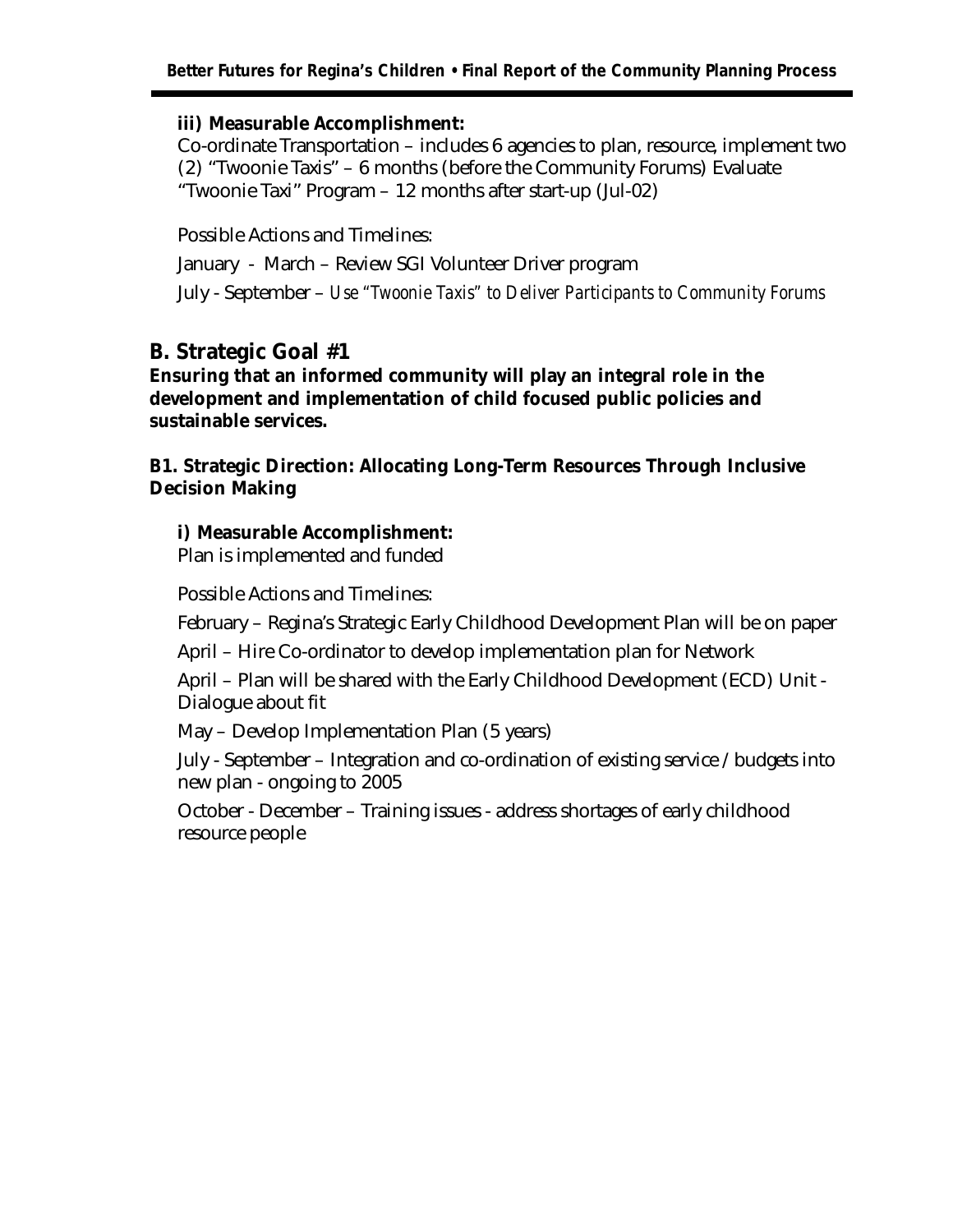### **B2. Strategic Direction: Developing a Broad Early Childhood Public Information Strategy**

#### **i) Measurable Accomplishment:**

Develop Internet Web Page with links to agency web pages, etc.

Possible Actions and Timelines:

February – Expand Committee

May – Find funding for Web design, Webmaster salary to design and update site January 2002 - Get computers for agencies

- Gifts in kind programs with U.W / SaskTel / Volnet / Access Communications
- Get agency participation to establish their own web pages
- Web Page links and update info on the "Network" i.e., "What is EC development"

#### **ii) Measurable Accomplishment:**

Development and Implement Advertising Campaign

Possible Actions and Timelines:

June – Develop committee to:

- co-ordinate resource needs
- hire person, pay for production of ad campaign
- agree on content

September – Agencies could contribute articles (one each week) about EC and what they do (in relation to) to be published in weekly community paper

- Get Corporation Sponsorship to get people to Forums
- \$ coupons for IGA, great for door prizes

#### **iii) Measurable Accomplishment:**

Information awareness sessions targeted to corporations / workplaces

Possible Actions and Timelines

March – Develop roster of Presenters (volunteers from early childhood agencies)

- Develop list of possible / potential audience
- Develop generic Presentation Package i.e. 2 hours on early childhood development

October - December – co-ordinate and conduct presentations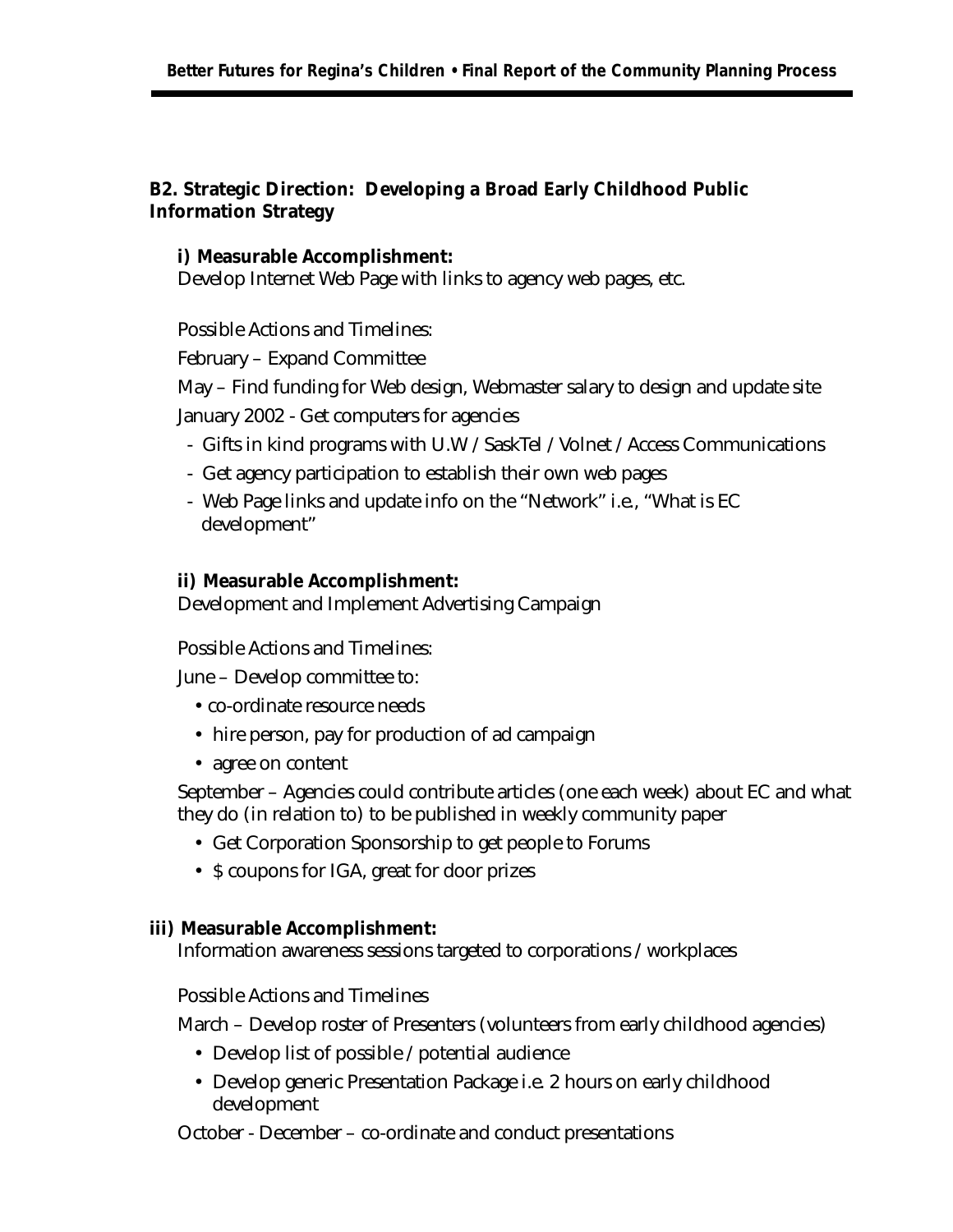#### **B3. Strategic Direction: Improve Public Policy to Ensure Standards for Meeting Basic Needs are Raised for All Children and Their Families**

#### **i) Measurable Accomplishment:**

Increase the number of licensed, subsidized childcare spaces in Regina

Possible Actions and Timelines: February – Network with other early Daycare Advocates – ID Key government officials March – Documentation May – Funding proposals June – Meet with Minister of Social Services

#### **ii) Measurable Accomplishment:**

Support the "baby friendly" initiative - Breast Feeding

Possible Actions and Timelines

January – Contact local breast feeding committee(s) to offer support

– Be prepared to write letter of support

April - June – Lobby funders

### **C. Strategic Goal #2**

**Creating and maintaining awareness of, and easy access to, information and services.**

**C1. Strategic Direction: Creating opportunities to network with and support families in their own community**

#### **i) Measurable Accomplishment:**

Create days that celebrate families and children (National Child Day) - Network suports community schools to celebrate days

Possible Actions and Timelines:

January - March – Pick days that celebrate families & children; Create and disseminate information regarding days

April - June – Info out to community schools

- Schools develop plans using community ideas to celebrate days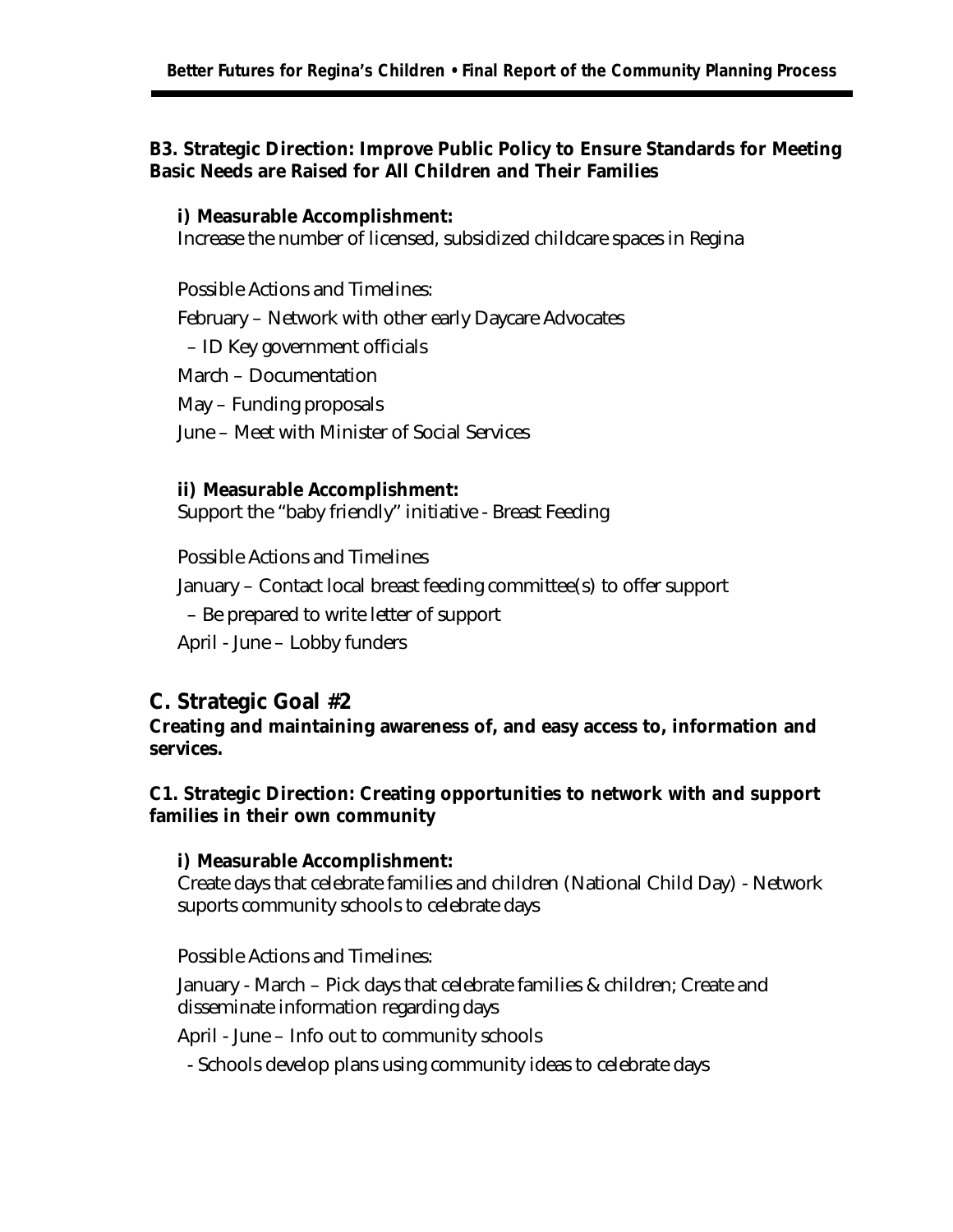#### **C2. Strategic Direction: Creating new ways to access information**

#### **ii) Measurable Accomplishment:**

Work with three - (3) Community Associations to host socials and information night re: services & supports available in the community by September 2001

Possible Actions and Timelines

February – Form a working committee within the Early Childhood Network

April – Identify communities willing to host social and information night

May – Organize agencies to participate in information nights in community

September – Network - work with three - (3) community Community Associations to host a social and information night re: services and supports available in the community

#### **C3. Strategic Direction: Developing a Central Referral Point**

#### **iii) Measurable Accomplishment:**

Hire person to create and maintain an electronic human service resource directory

Possible Actions and Timelines: January - March - create selection criteria and hire person April – Gather existing directories May – Contact all service providers September – Directory created; begin promotion and ongoing maintenance

### **D. Strategic Goal #3**

### **Enhancing and supporting quality neighbourhood-based services for children and familes.**

#### **D1. Strategic Direction: Supporting Workers and Designing Services**

#### **i) Measurable Accomplishment:**

Create integrated service provider network in three - (3) communities / neighbourhoods – 1 year

Possible Actions and Timelines:

February – Identify two existing networks and determine what worked

- Co-ordinated by Community Development Co-ordinators

April – Develop model to be used

September - Recruit a third network and implement new model